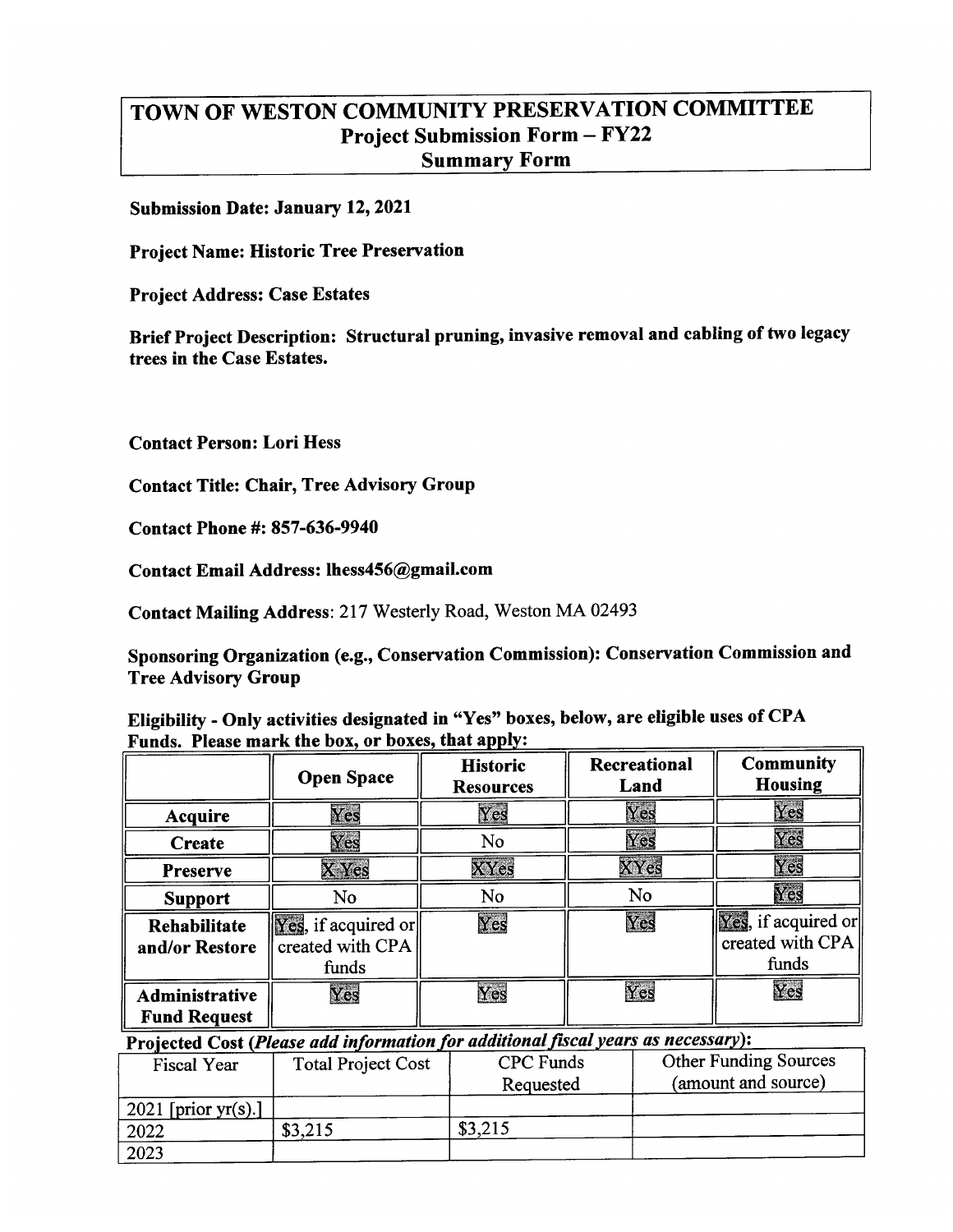| 2024 |                          |  |
|------|--------------------------|--|
|      | <b>Total:</b> $  $3,215$ |  |

### TOWN OF WESTON COMMUNITY PRESERVATION COMMITTEE **Project Submission Form - FY22** Application

Please address the following questions/categories using additional sheets as necessary.

1. Goals/Community Need: What are the goals of the proposed project? Who will benefit and why? Does the project address needs identified in exisiting Town plans?

The goal of this project is to improve and preserve two historic trees at the Case Estates. These trees are legacy orchard trees descended from the time when the Case Estates was a functioning orchard: 1) a Heritage Butternut Tree and 2) a Persimmon tree. Both tree types are unusual in Weston. However, the Butternut tree is of particular note. While the Butternut Tree, also known as White Walnut, was a fixture in North Eastern towns, an invasive fungus has infected almost the entire native population east of the Mississippi and the tree has all but disappeared from the local landscape. Fortunately, the specimen at Case Estates has survived the fungus. It is in immediate need of pruning to improve structure and cabling to improve its performance during storm events. The Persimmon tree, with a location ajacent to the Butternut, has recently suffered major storm damage and requires pruning to mitigate futher deterioration.

It will benefit the town by enhancing open space by preserving examples of Weston's argricultural history.

2. Project Timeline: Describe project milestones and when they will be completed.

This work can be immediately scheduled and completed upon the awarding of funds.

3. Community and Municipal Support: Describe the nature and level of support for and/or opposition to this project. Additionally, all applicants must submit the attached acknowledgement executed by the Town Manager.

Michele Grzenda and Emily Schadler, from the Conservation Commission are both enthusiastic in their support of this work. The Tree Advisory Group also unanimously supports this project.

4. Budget: Provide a line item budget and an explanation of how the budget was prepared. Include back up documentation including any proposals for services, professional cost estimates, etc. For community housing development projects, provide a phased sources and uses of funds.

> Tree Specialists, Inc., a tree firm that specializes in heritage tree restoration, has provided an estimate to prune and cable the trees. There is no other service or fee required for the work.

5. Other Funding Sources: In addition to CPA Funds, what other funding sources are available, committed, or under consideration? Include commitment letters, and describe any other attempts to secure public or private funding for this project.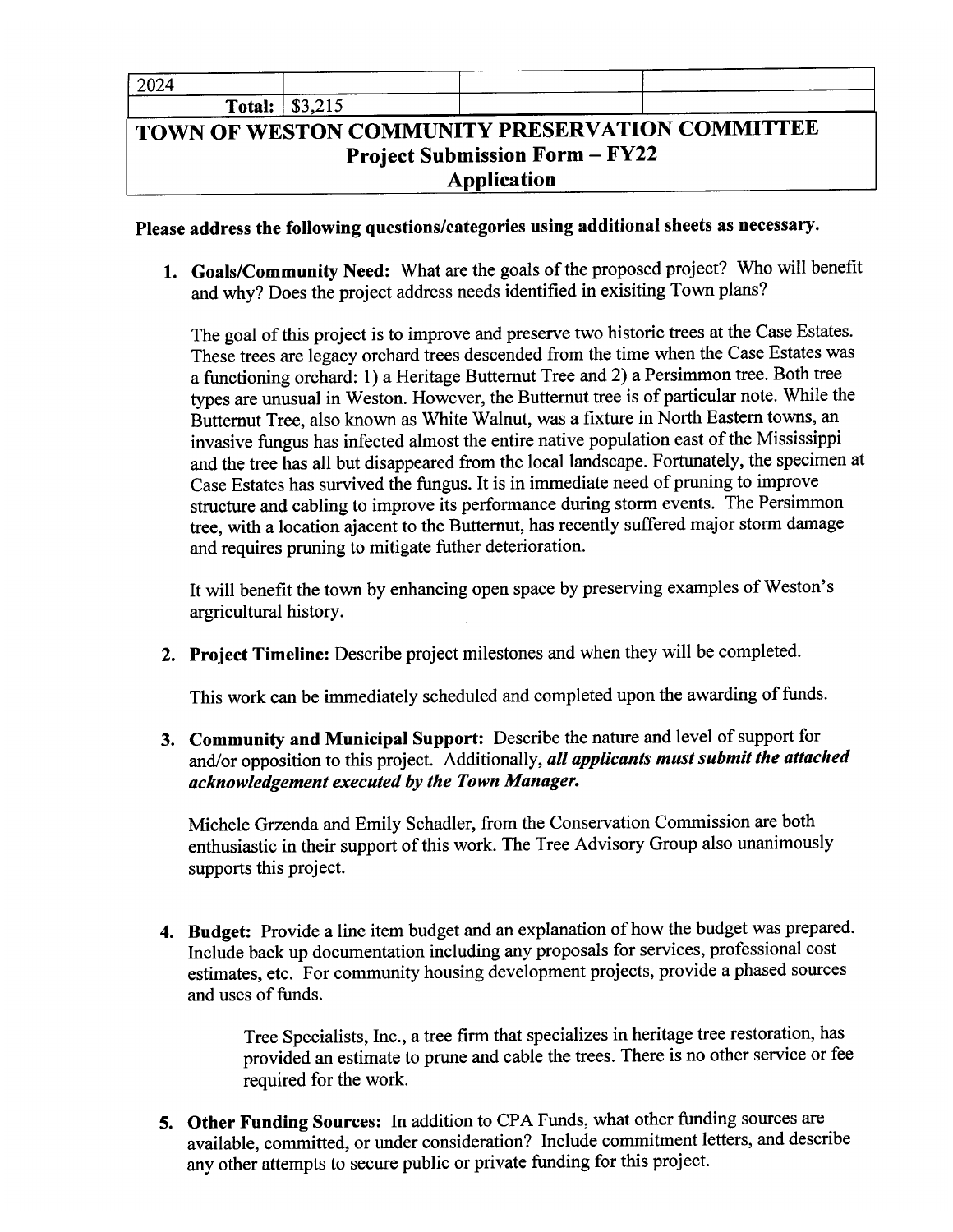6. Implementation: Identify the person/persons responsible for project implementation and describe his/her/their relevant experience.

> Tree Specialists, Inc would do the work. They have over 35 years of experience dedicated to improving the health of local trees. Lori Hess, from the Tree Advisory Group, work ensure that the work is completed.

- 7. Comparable Projects: List and describe any comparable projects. N/A
- 8. Operations/Maintenance: If the project is revenue generating, provide a 5 year operating budget. If the project will not generate revenue but ongoing maintenance will be required, provide a 5 year budget with funding sources identified. (CPA funds cannot be used for maintenance). Identifiy the person(s)/entity responsible for operations/maintenance.
- 9. Multiple Projects: Sponsors with multiple proposals should prioritize them here.

### 10. Provide Supporting Documentation as Applicable:

- a. Evidence of Site Control (e.g., purchase and sale agreement);
- **b.** Feasibility Studies;
- c. Appraisal:
- d. Letters of Support;
- e. Maps;
- f. Statistics; and
- g. Other Relevant Information.

### **TOWN OF WESTON** Community Preservation Committee, P. O. Box 378, Weston, MA 02493

### ACKNOWLEDGEMENT OF CONSULTATION WITH THE TOWN MANAGER AND OTHER RELEVANT GROUPS

Please indicate the date(s) of each consultation with Town boards, committees, and/or departments undertaken at the Town Manager's direction:

Board/Committee/Department

Date(s) of Consultation

12/8/20, 1/12/21 **Conservation Commission**  $1)$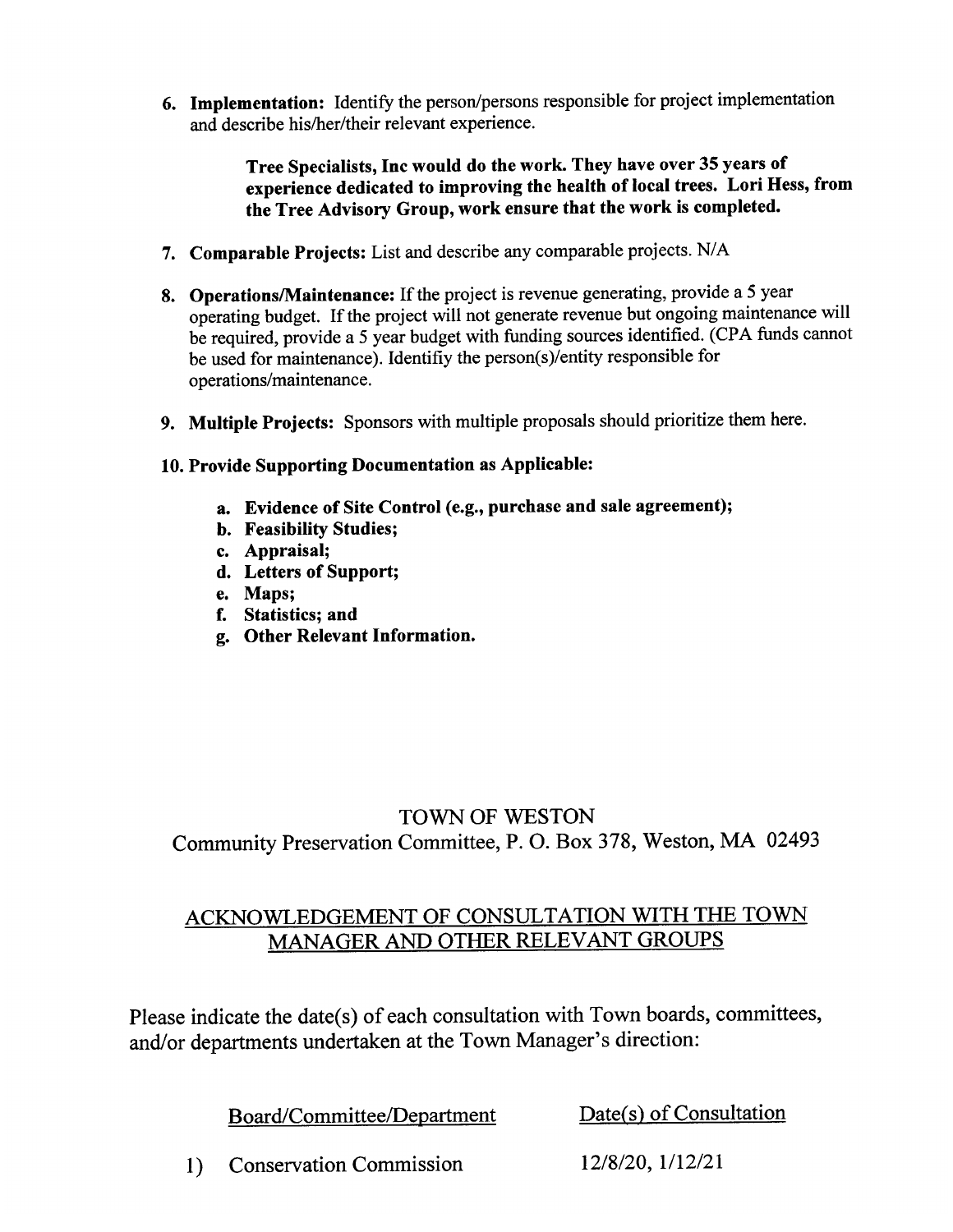- $2)$
- $3)$
- $4)$
- $5)$

Town Manager: Leon Gaumond

Date:  $1/14/101$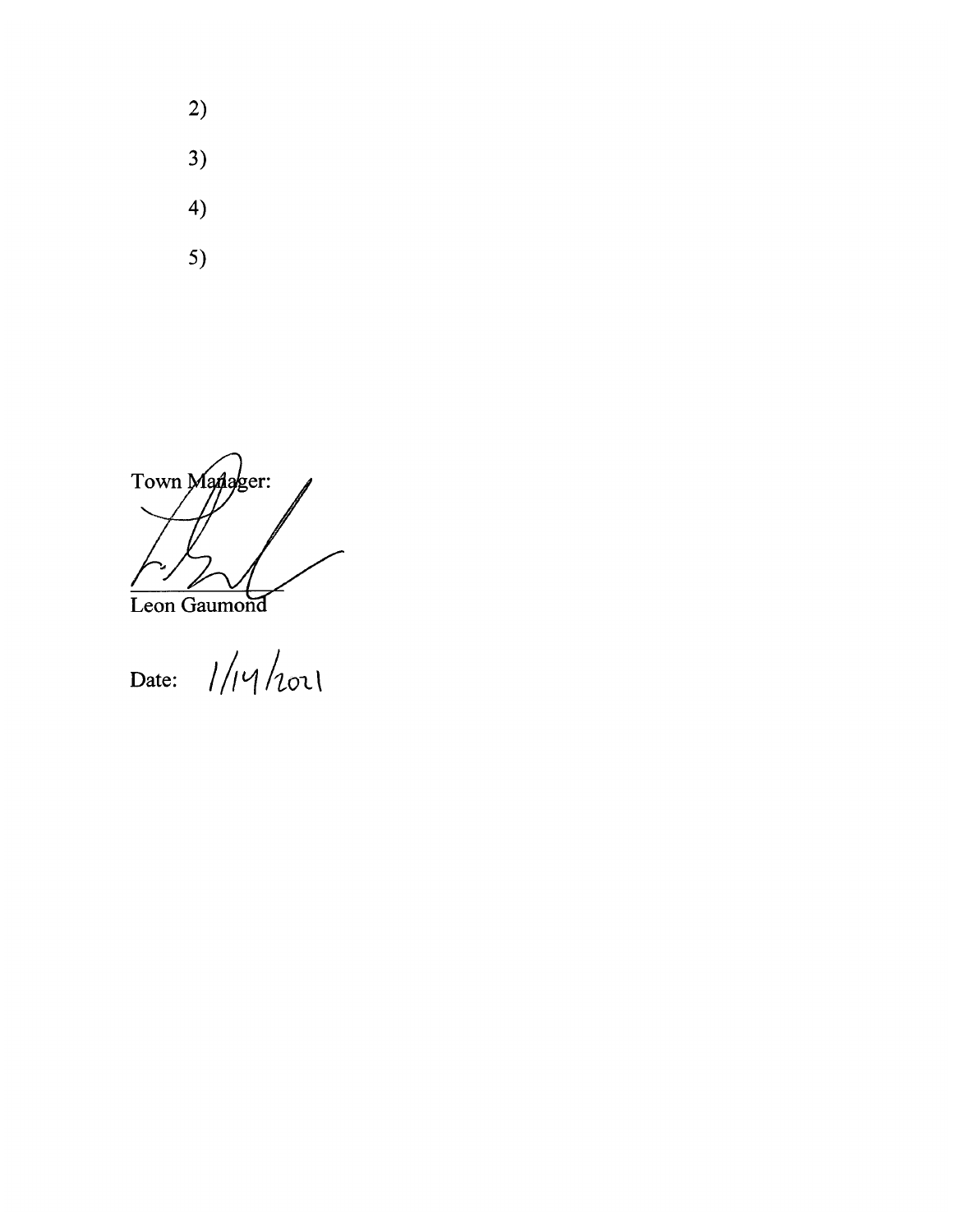Michele Grzenda **Conservation Commission** January 12, 2021

Re: Support for Case Estates Tree Preservation work.

To Whom it May Concern,

I am writing in support of the Tree Preservation project proposed at the Case Estates. The work will help improve the health and longevity of the Heritage Butternut Tree as well as the Persimmon Tree. The work will benefit the community by preserving examples of Weston's agricultural history.

Sincerely,

Michele Grzenda

**Conservation Commission Administrator**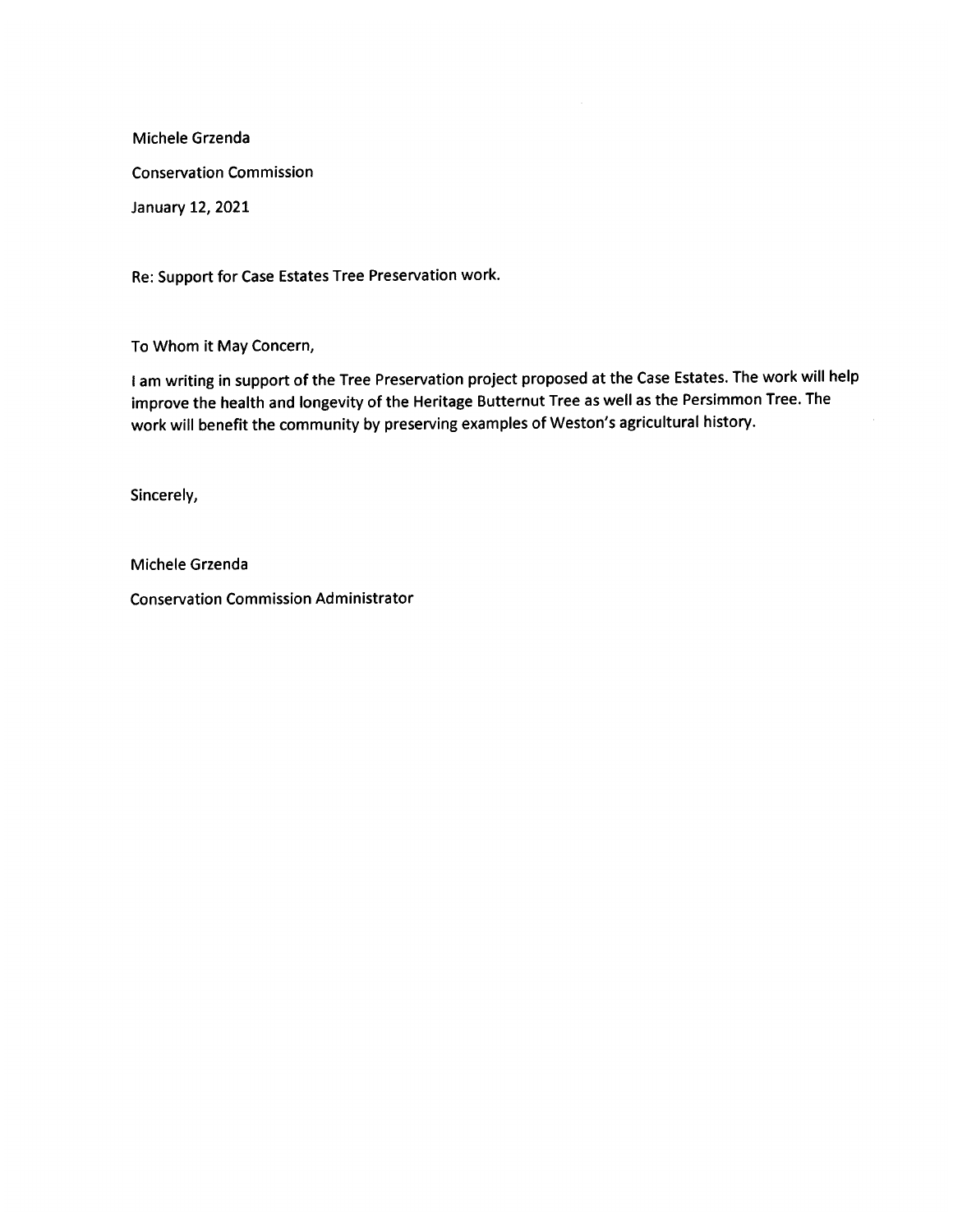# WESTON CONSERVATION DEPARTMENT

P.O. BOX 378 WESTON, MA 02493 TELEPHONE: 781-786-5068 CONSERVATION@WESTONMA.GOV

# **MEMORANDUM**

**TO:** COMMUNITY PRESERVATION COMMITTEE **FROM:** MICHELE GRZENDA, WESTON CONSERVATION ADMINISTRATOR **SUBJECT:** SUPPORT FOR CASE ESTATES TREE PRESERVATION WORK **DATE:** JANUARY 12, 2021

I am writing in support of the Tree Preservation project proposed at the Case Estates. The work will help improve the health and longevity of the Heritage Butternut Tree as well as the Persimmon Tree. The work will benefit the community by preserving examples of Weston's agricultural history.

Both of these special trees were identified in the recently published Ecological Management Plan for the Case Estates:

The butternut in question is growing along the stone retaining wall near the incinerator in Hillcrest Corridor North. Butternuts were once common throughout the eastern United States and provided an important food sources for wildlife and people. The species was devastated by the butternut canker starting in the early 20th century, so butternuts are no longer a common feature on our landscape. There is no treatment for butternut canker. Totally free-standing butternuts seem to withstand the canker better than ones in dense stands, which may be why this particular butternut has survived thus far.

The persimmon is located in Hillcrest Corridor North in the field behind the incinerator. A visitor to the Case Estates reports that it has fruited in recent years in late fall.

The Case Estates is a 62.5-acre open space property located on both sides of Wellesley Street and adjacent to the Case Campus. The landscape features forests, fields, wetlands, and remnants of horticultural gardens. In addition to these wonderful natural resources, many residents enjoy the Case Estates for its newly established accessible trail system. Although much of the day to day management of the Case Estates property falls on the Conservation Commission, we look forward to working closely with committees like the Tree Advisory Group to help care for this treasured open space.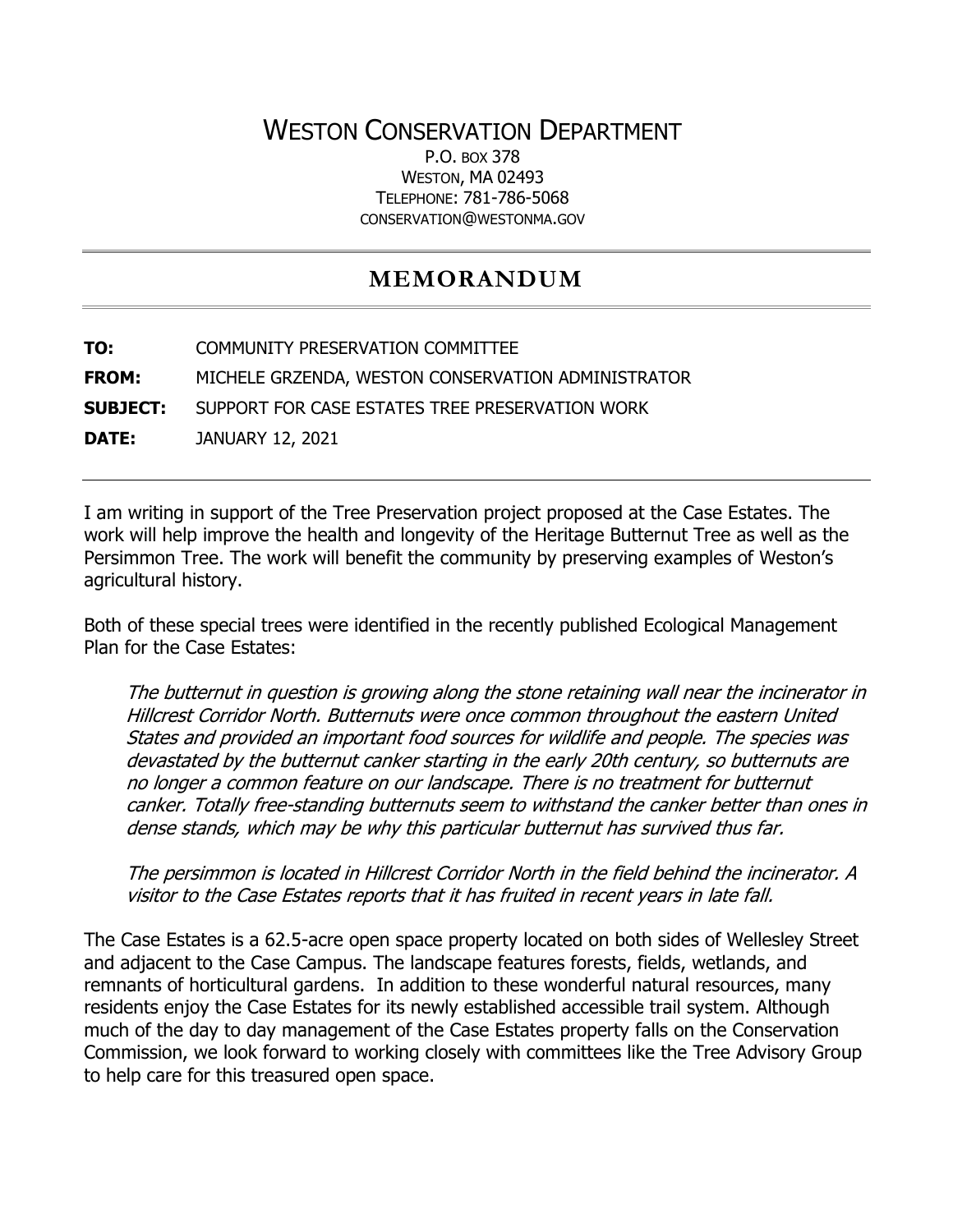

140 Washington Street • Hollistion, MA 01746 (508) 429-8733 • Fax: (508) 429-7991 www.treespecialists.com

Date: 12/28/2020

Lori Hess 217 Westerly Road Weston, MA 02493 **Work Site:** Case Estates 135 Wellesley St Weston, MA 02493

Salesperson: David Ropes Job Name: Hess 20201222 Bid Date: 12/22/2020

Cell: 857-636-9940

email: lhess456@gmail.com

Work is being done in accordance with ANSI A300 Standards

**PROPOSAL**

| Yes. |  | <b>Item</b> | <b>Description</b>                                                                                                                                                                                                                                                                                                                                                                                        | Cost    |
|------|--|-------------|-----------------------------------------------------------------------------------------------------------------------------------------------------------------------------------------------------------------------------------------------------------------------------------------------------------------------------------------------------------------------------------------------------------|---------|
|      |  | Misc trees  | Prune                                                                                                                                                                                                                                                                                                                                                                                                     | \$3,215 |
|      |  |             | Large Butternut in field:<br>- crown clean to remove dead/dying/structurally unsound limbs (2"dia and larger)<br>- reduce heavy ended branches to decrease likelihood of limb shedding in storms<br>- install (2) cable for supplemental support of weak branch attachments<br>- cut back any invasive woody plants establishing under tree - treat cut ends with<br>herbicide to discourage re-sprouting |         |
|      |  |             | Large Hardy Persimmon tree nearby with large break in top:<br>- prune out broken top<br>- crown clean to remove dead/dying/structurally unsound limbs (2"dia and larger)<br>- reduce heavy ended branches to decrease likelihood of limb shedding in storms                                                                                                                                               |         |
|      |  |             | NOTE: Work requires access to field with equipment - track driven aerial lift device<br>and dump truck/chipper combo                                                                                                                                                                                                                                                                                      |         |
|      |  |             |                                                                                                                                                                                                                                                                                                                                                                                                           |         |

| Subtotal: | \$3,215 |
|-----------|---------|
| Tax:      | \$0     |
| Total:    | \$3,215 |
|           |         |

### **Signature of representative and all of the Signature Date**

Please sign, date and return ORIGINAL COPY. Any change in the above work order must be done with a Change Order and signed by the client. The unpaid balance is due and payable upon completion of our work. Prices are subject to change if the original job conditions change or if this form is not signed and returned in 90 days. By signing this proposal I also accept the following "Terms and Conditions."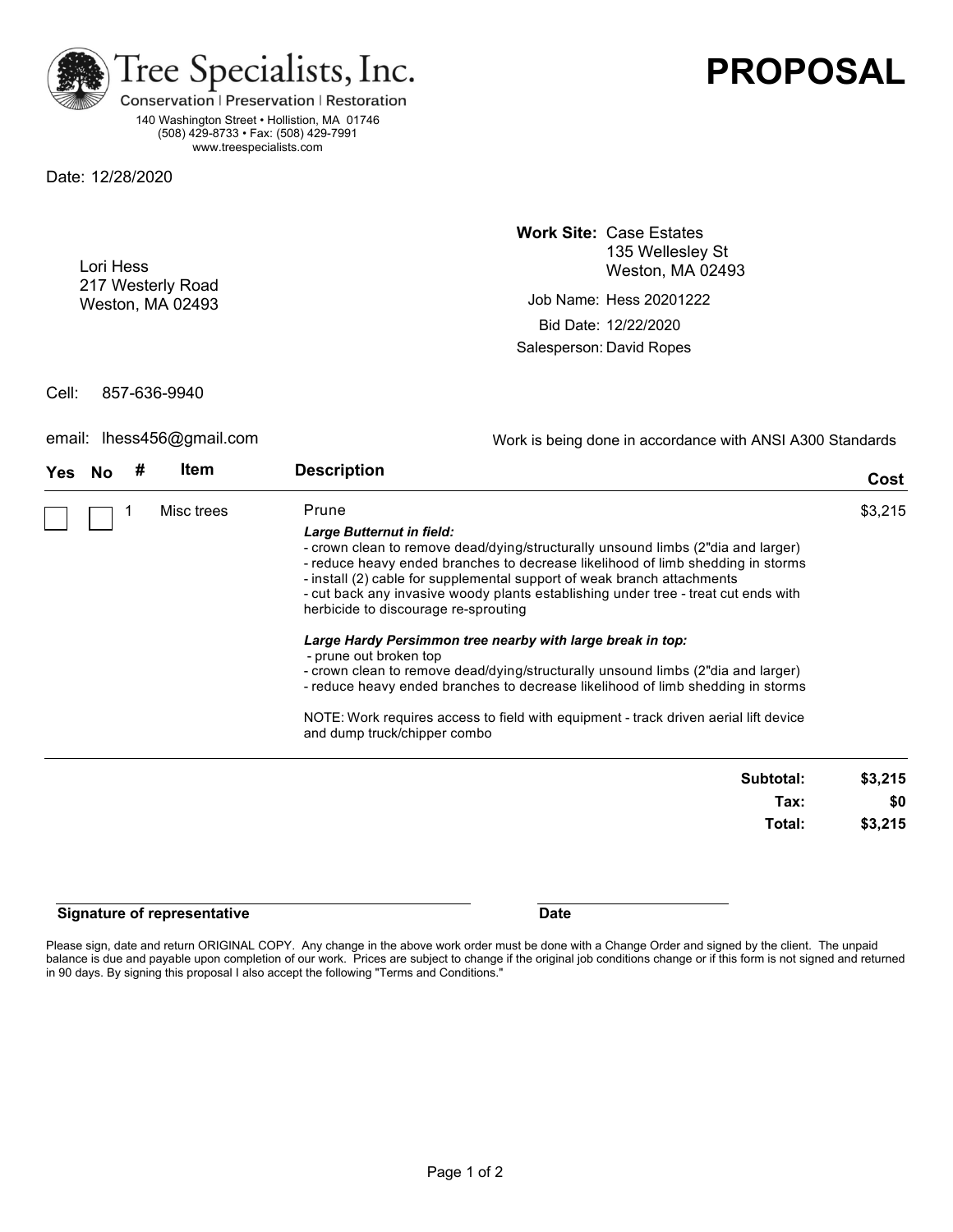

# TERMS AND CONDITIONS

#### Plant Health Care (PHC):

We will do the best we can to reduce foliage damage, but we cannot control wind or rain delays that could prevent timely treatments. The sprays we use don't wash off if it rains just after being applied because of a special sticking agent.

#### Performance of Contractor:

All work will be done in accordance with the currently accepted Standards as published by the Tree Care Industry Association and the International Society of Arboriculture and the ANSI A300 standards. Tree Specialists, Inc. agrees to do its best to meet performance dates, but shall not be liable for damages or otherwise for delays due to inclement weather, subcontractor problems, equipment failure or any other causes beyond its control; nor shall the client contract be void.

#### Insurance of Contractor:

Work crews will arrive at the job site unannounced unless otherwise noted herein. Tree Specialists, Inc. shall attempt to meet all performance dates, but shall not be liable for damages due to delays or inclement weather or other causes beyond its control. The customer shall not be relieved of his responsibility because of delays. Tree Specialists, Inc. warrants that it is presently insured for liability resulting from injury to persons or property and those employees are covered by Workers' Compensation Insurance. Certificates are gladly available upon request.

#### Inherent Hazards and Risks:

Trees inherently pose a certain degree of hazard and risk from breakage, failure or other causes and conditions. Recommendations that are made by Tree Specialists, Inc. are intended to minimize risk that may be associated with trees. However, there is and there can be no guarantee or certainty that efforts to correct unsafe conditions will prevent breakage or failure of a tree. Our recommendations should reduce the risk of tree failure, but they cannot eliminate such risk, especially in the event of a storm or any other act of God. Some hazardous conditions in landscapes are apparent while others require detailed inspection and evaluation. While a detailed inspection and evaluation should and normally does result in the detection of potentially hazardous conditions, there can be no guarantee or certainty that all hazardous conditions will be detected.

#### Tree Support Systems:

The techniques and hardware used by Tree Specialists, Inc. are practices approved and recommended by the Tree Care Industry Association to provide supplemental support to structurally weak tree limbs or trunks. This practice is helpful in prolonging the lives of certain trees. It is a procedure used as a potential prevention and is not proposed as a guarantee or cure. Therefore, Tree Specialists, Inc. cannot guarantee that limb, trunk or hardware failure will never occur and cannot assume liability for any damage caused by a failure in the hardware or the tree being supported. The Tree Care Industry Association Standards require a periodic inspection of the tree and hardware in order to assure effectiveness. The inspection will enable Tree Specialists, Inc. to determine if any adjustments or replacement installations must be made. If adjustments or replacements must be made (due to the growth of the tree, degradation of hardware, etc.), there will be an additional cost for the services.

#### Lightning Protection Systems:

The techniques and hardware used by Tree Specialists, Inc. are practices approved and recommended by the Tree Care Industry Association to help minimize damage to houses and trees as a result of a lightning strike. Although this practice is helpful in protecting some trees and homes, it is a procedure used as a potential prevention and is not proposed as a guarantee or cure. Therefore, Tree Specialists, Inc. cannot guarantee that lightning damage will never occur and cannot assume liability for any damage caused by a lightning strike to the tree with a lightning protection system. The Tree Care Industry Association Standards require a periodic inspection of the tree and the lightning protection system in order to assure effectiveness. The inspection will enable Tree Specialists, Inc. to determine if any adjustments or replacement installations must be made. If adjustments or replacements must be made (due to the growth of the tree, degradation of hardware, etc.), there will be an additional cost for the services.

#### Stump Grinding:

Unless specifically included in the contract, stump grinding is not included. Stumps will be cut within 12" to the soil grade when possible without compromising equipment or worker safety. When grinding is done, it is usually only ten inches below grade depending on site needs and includes the core stump, not roots.

#### Disclosures and Concealed Contingencies:

Client shall disclose all potential hazards or defects in property including subsurface conditions, septic systems, old wells, underground utilities and concrete or other foreign materials in trees or landscape plants, power line identification or any other conditions not apparent in estimating the work specified. Any additional work required to complete the job due to undisclosed conditions shall be paid for by the client on a time and materials basis.

#### Tree Ownership:

The client warrants that all trees and landscape plants included in this contract are located on his or her property, and if not, that he or she has obtained permission from the owner to allow Tree Specialists, Inc. to perform the prescribed work. Should any plant be mistakenly identified as to ownership, client agrees to indemnify and hold harmless Tree Specialists, Inc. for any damages or costs incurred as a result, including any and all attorney's fees Tree Specialists, Inc. may incur as a result of any claims, judgments or actions brought by any third party.

#### Client Responsibility:

Client shall provide free access to work areas for Tree Specialists, Inc. employees and vehicles and agrees to keep driveways clear and available for movement and parking of required trucks and equipment during normal work hours. Tree Specialists, Inc. employees are not expected to keep gates closed for animals or children. Client agrees to have the work site free of vehicles, equipment, household items, animals, obstructions or other hazards. Client agrees to keep all individuals including children away from the work area. When necessary, client agrees to notify neighbors of the work to be performed. If client fails to perform these responsibilities, Tree Specialists, Inc. may at the discretion of its employees cease operation and remove themselves and equipment from the area at an extra charge.

#### Terms of Payment for General Tree Work:

A 50% deposit is required to commence services. The remaining balance is due and payable upon completion of the work and is considered past due 15 days after completion of work unless otherwise agreed to in writing in advance. In the event of nonpayment, client agrees to pay a 17.9% annual interest charge as well as all collection costs incurred including attorney fees. There will be a \$25 charge for checks returned by client's financial institution for any reason.

#### Terms of Payment for PHC:

A \$50 per service deposit is required to activate your PHC service(s). If the service is not needed upon inspection of the plants, the deposit will be kept as a monitoring fee with no other charges applied to your account.

### Cancellation Charge:

A \$50 handling charge will be assessed to the client for cancellation of this contractual agreement.

#### Disputes:

Both parties agree that any and all disputes arising out of this contract will be subject to the rules of binding arbitration as prescribed by the American Arbitration Association. Any controversy or claim arising out of or relating to this contract, or breach thereof, shall be settled by arbitration with a private arbitration company to be selected by the parties. If the parties cannot agree on an arbitrator, then either party may petition the Middlesex County Superior Court pursuant to Massachusetts General Laws Chapter 251 to have an arbitrator appointed by the court. The costs of the arbitrator shall be divided equally. Judgment by the arbitrator is final and any award rendered by the arbitrator may be entered in any court having jurisdiction thereof for enforcement purposes.